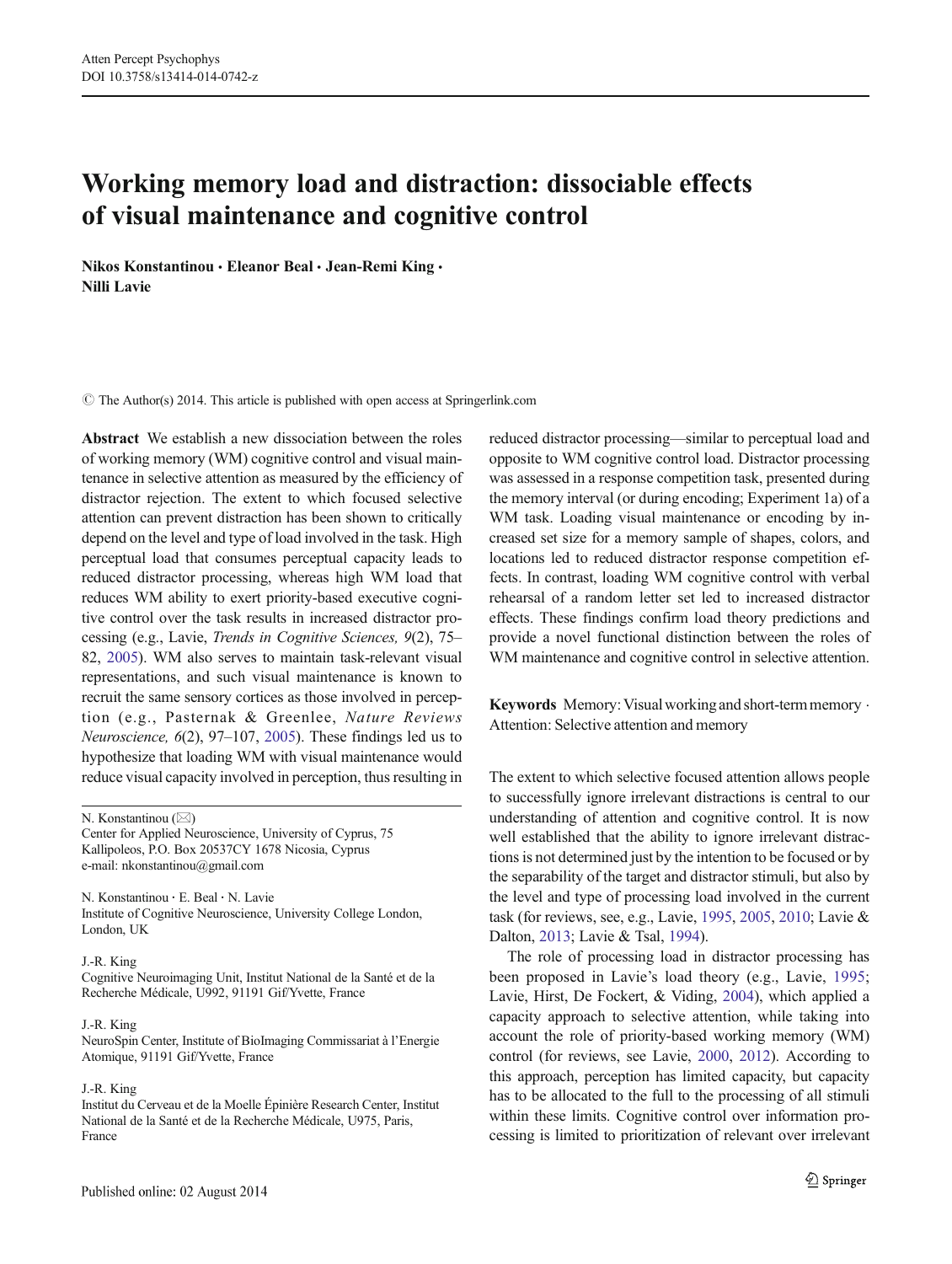<span id="page-1-0"></span>information. These processing priorities are actively maintained in WM, so that capacity is allocated with a higher priority to the relevant information. However, if processing the relevant information does not take up all available capacity, any remaining capacity is allocated involuntarily to the processing of irrelevant information as well (in a simultaneous parallel manner). It follows, then, that the level of perceptual load in the task processing plays a critical role. Task conditions of low perceptual load—for example, detection of a single item or of one that pops out from among dissimilar items result in distractor processing even if people attempt to ignore irrelevant distractors. Task conditions of higher perceptual load—for example, increased number of items or more complex perceptual processing demands, such as discriminating conjunctions of features (e.g., Lavie, [1995](#page-11-0))—result in reduced processing of irrelevant distractors, simply due to reduced availability of perceptual resources.

Load on WM cognitive control functions also plays an important role. Conditions of high WM load that reduce its availability to exert priority-based control over the task result in increased processing of irrelevant distractors (due to the reduced distinction between relevant and irrelevant information). Thus, WM load has the opposite effect on distractor processing to that of perceptual load (e.g., Lavie, [2005](#page-11-0); Lavie et al., [2004\)](#page-11-0).

However, WM is a complex system consisting of not only executive cognitive control functions (typically revealed in tasks that load verbal WM), but also visual maintenance functions (shown in visual and spatial WM tasks). These functions are known to differentially recruit frontal (executive control) and posterior (visual maintenance) visual cortices (for reviews, see Repovs & Baddeley, [2006;](#page-11-0) Smith & Jonides, [1999\)](#page-12-0).

The present research investigates how these two important functions of WM—executive cognitive control and visual maintenance—can be dissociated through the opposite effects of load on selective attention. As we outline above, load theory predicts that load on cognitive control WM functions leads to increased distraction. What should load theory predict for the effects of load on visual memory maintenance? Recent studies have demonstrated that the sensory visual cortex (including the primary visual cortex, area V1) is recruited during visual maintenance (for a review, see Pasternak & Greenlee, [2005;](#page-11-0) for recent demonstrations, see Ester, Serences, & Awh, [2009;](#page-11-0) Harrison & Tong, [2009](#page-11-0); Malecki, Stallforth, Heipertz, Lavie, & Duzel, [2009](#page-11-0); Munneke, Heslenfeld, & Theeuwes, [2010;](#page-11-0) Serences, Ester, Vogel, & Awh, [2009](#page-12-0)). Considering these findings within the framework of load theory led us to hypothesize that loading visual short-term memory (VSTM) maintenance would increase demand for the sensory processing capacity that is involved in visual perception, thus leading to reduced distractor processing and enhancing focused

selective attention task, much like increasing perceptual load does (e.g., Lavie, [1995](#page-11-0)).

Preliminary support for the effects of VSTM load on visual perception comes from our recent demonstrations that both detection sensitivity and retinotopic cortex responses—measured for a contrast increment during a memory task delay are reduced by increased VSTM load (Konstantinou, Bahrami, Rees, & Lavie, [2012;](#page-11-0) Konstantinou & Lavie, [2013\)](#page-11-0). However, the effects of VSTM load on selective attention, and specifically on distractor interference, have not yet been addressed. Thus, we set out to establish the effects of VSTM load on selective attention, both at maintenance and at encoding (Experiment 1), and compared these with the effects of WM cognitive control load (Experiment 2). In both experiments, we used the response competition task to assess the extent to which people could efficiently use selective attention to avoid distractor interference.

## Experiment 1

Figure [1](#page-2-0) shows the stimuli and trial sequence and durations. Participants performed a VSTM task that required matching of a memory probe color and location to those in a memory sample of colored squares (e.g., Luck & Vogel, [1997](#page-11-0); Todd & Marois, [2004\)](#page-12-0). Load was manipulated by varying the number of items in the memory set array (one in the lowload and four in the high-load conditions). During this task, participants also engaged in a response competition task (e.g., Eriksen & Eriksen, [1974](#page-11-0)) that required speeded responses to a target letter in the presence of a congruent distractor (same as target letter—e.g., distractor "X" when the target was an "X") or an incongruent distractor (e.g., distractor "Z" when the target was an "X") presented in the periphery. Longer response times (RTs) to the target letter in the incongruent versus the congruent condition indicated a failure to ignore the distractor letter.

The response competition task was presented either during encoding of the VSTM task stimuli (Experiment 1a) or during the delay period of the VSTM task (Experiment 1b; see Fig. [1](#page-2-0)). In this way, the increased memory sample set size increased either load on encoding into VSTM (a process akin to perceptual load, because a greater number of stimuli needed to be perceived with a higher memory set size) or VSTM maintenance load (because a greater number of stimuli needed to be maintained in VSTM) during the processing of the response competition task stimuli.<sup>1</sup> We hypothesized that

 $1$  We note that our response competition task involved low perceptual load with only one target letter that should have been detected rapidly in a "pop-out" manner from among the dot place holders. This suggests that target processing would be conducted during encoding of the memory set items in Experiment [1a](#page-2-0), rather than being deferred to the maintenance stage during the delay.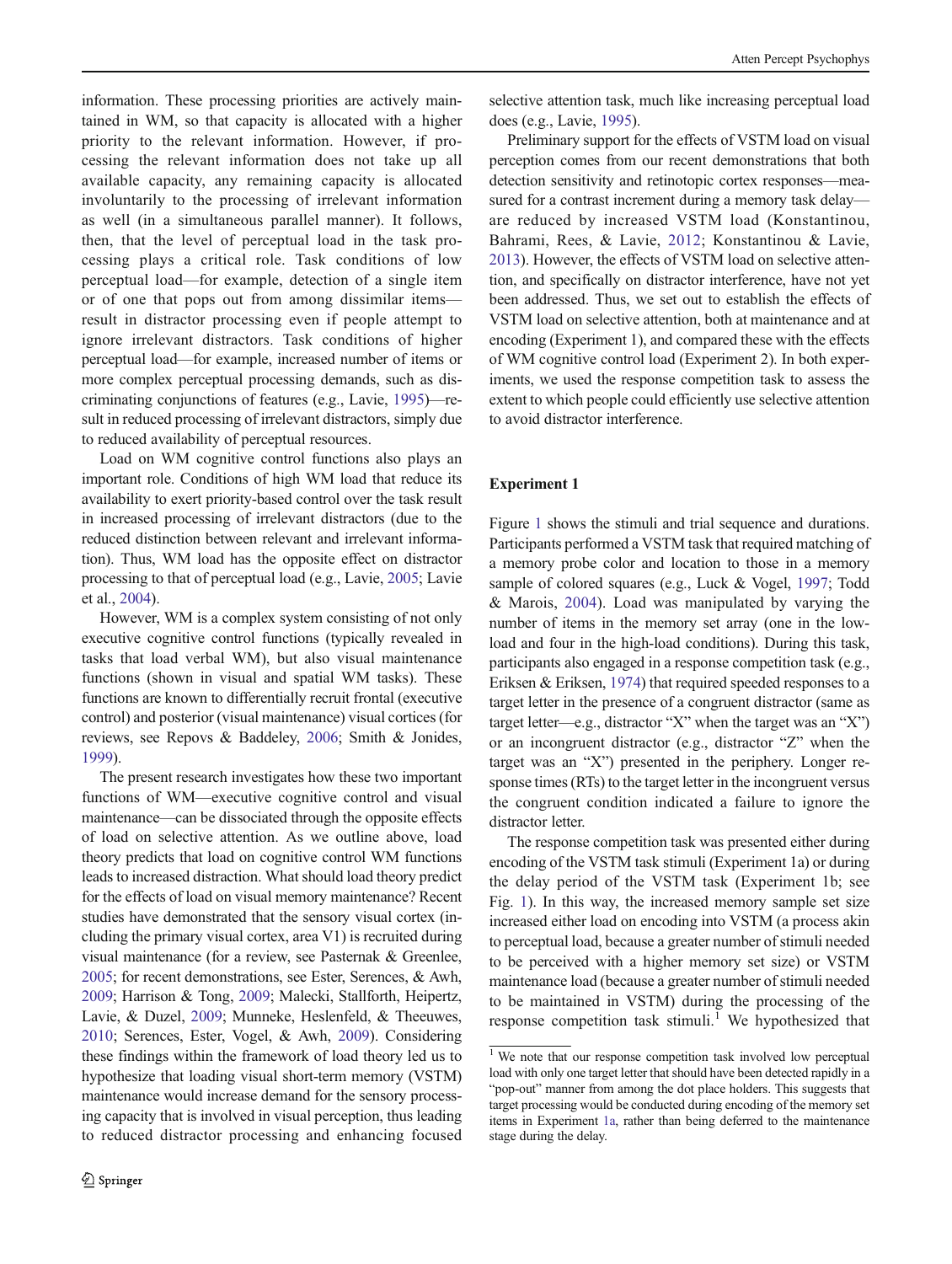<span id="page-2-0"></span>

Fig. 1 Experiment 1: Example trial sequence in the high-load conditions in a Experiment 1a (visual short-term memory [VSTM] encoding load) and b Experiment 1b (VSTM maintenance load). In the low-load conditions, the memory set included only one square. Note that the only difference between sequences A and B is in the presentation of the

loading sensory visual representation capacity by manipulating either VSTM maintenance or encoding load would lead to reduced distractor processing (see Note 1).

## Experiment 1a

Method

## Participants

Seventeen participants (age, 20–29 years; 8 women) took part in Experiment 1a. One outlier participant with response competition RTs more than 2 SDs away from the mean was replaced with a new participant. All participants in this and subsequent experiments had normal or corrected-to-normal vision without color blindness; they were recruited from the UCL participant pool and gave informed consent that was approved by the local ethics committee.

## Stimuli and procedure

The experiment (and all subsequent experiments) was controlled using the Cogent Toolbox ([http://www.vislab.ucl.ac.](http://www.vislab.ucl.ac.uk/cogent.php) [uk/cogent.php](http://www.vislab.ucl.ac.uk/cogent.php)) for MATLAB (MathWorks, Inc.) on a Dell PC running Microsoft Windows XP attached to a Sony 15-in. CRT monitor (90-Hz refresh rate). A viewing distance of 60 cm was maintained with a chinrest.

As is shown in Fig. 1, trials started with a fixation cross, followed by a memory set of one (low load) or four (high load) colored squares ( $0.38^{\circ} \times 0.38^{\circ}$ ) randomly placed on a  $3 \times 3$ grid (1.38 $\degree$  × 1.38 $\degree$ ) centered at fixation. Each square was of a different color, chosen randomly from black  $(<0.01$  cd/m<sup>2</sup>),

response competition task during either memory encoding or maintenance. An incongruent response competition condition is shown (in the congruent condition, the target and distractor letters were the same). The correct memory probe response here is "different." Display durations appear above each display. Stimuli are not drawn to scale

blue (x = .15, y = .07; 29.05 cd/m<sup>2</sup>), cyan (x = .20, y = .27; 69 cd/m<sup>2</sup>), green (x = .27, y = .59; 65.84 cd/m<sup>2</sup>), magenta (x = .28,  $y = .14$ ; 48.20 cd/m<sup>2</sup>), pink ( $x = .32$ ,  $y = .30$ ; 69.14 cd/m<sup>2</sup>), red  $(x = .62, y = .33; 39.56 \text{ cd/m}^2)$ , white  $(77 \text{ cd/m}^2)$ , and yellow ( $x = .40$ ,  $y = .49$ ; 73.61 cd/m<sup>2</sup>). Display backgrounds were mid-gray ( $x = .27$ ,  $y = .29$ ; 64.11 cd/m<sup>2</sup>). Participants were instructed to maintain the memory set squares throughout the retention interval and respond whether a memory probe square appearing at the end of the interval was the same color as or a different color from the color of the square at the same location in the memory set.

For the response competition task, a circle  $(2^{\circ}$  in radius) of small black dots containing one of two target letters ("X" or "Z," subtending  $0.6^{\circ} \times 0.4^{\circ}$  was presented around the memory set items. Participants searched for the target letter among the small black dots in the empty locations. The target letter was equally likely to appear on any of the six positions of the circle. A distractor letter (subtending  $1^\circ \times 0.6^\circ$ ) that was equally likely to be congruent (e.g., distractor "X" when the target was "X") or incongruent (distractor "Z" when the target was "X") with the target letter appeared 3.5° to the left or to the right of the fixation point.

A display with "?" at the center appeared after the stimulus display for 1.85 s, during which participants responded to the target letter by pressing 0 for "X" or 2 for "Z" using the numerical keypad. An auditory tone ("beep") was used as feedback for incorrect responses. A blank screen appeared next for 2 s, comprising a VSTM delay interval of 4 s followed by the memory probe display for 3 s (Fig. 1).

The memory probe appeared next, comprising a single square presented in one of the occupied memory set positions. Participants pressed "S" to indicate that the square matched one of the memory set squares in both color and position or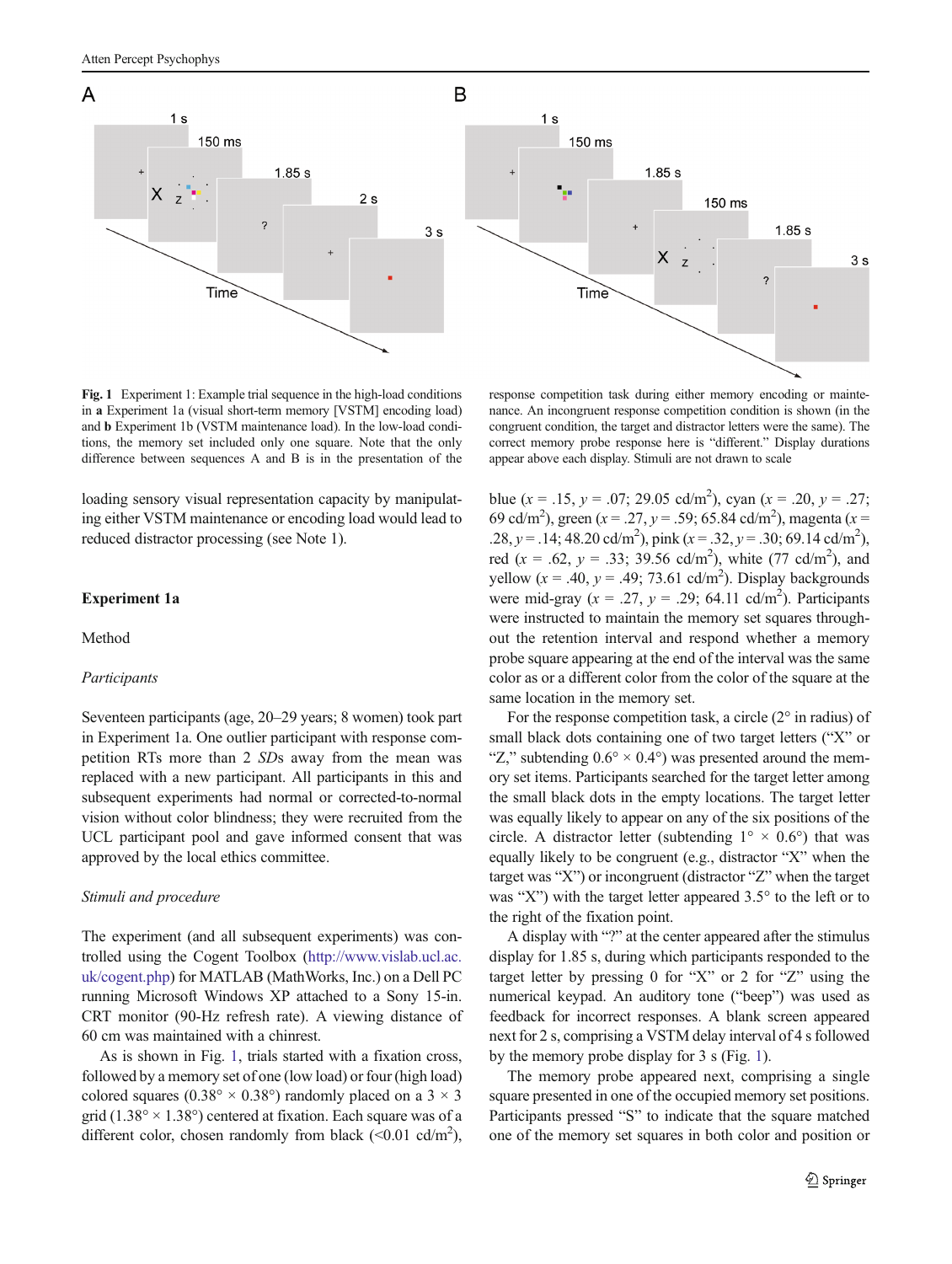<span id="page-3-0"></span>"A" to indicate "different." The memory probe was a match on half of the trials and had a different color on the other half. In the VSTM task, responses were not speeded, and no response feedback was given.

The condition of load was blocked in an ABBABAAB design counterbalanced across participants. Each participant completed a total of eight blocks of 48 trials each (four lowload and four high-load blocks). Prior to the experiment, participants completed two practice blocks of 16 trials each (one low load and one high load, in the same order as the first two blocks of the experiment).

## Results and discussion

VSTM task accuracy rates were significantly lower in the high-load ( $M = 65$  %,  $SD = 9$  %) than in the lowload ( $M = 87$  %,  $SD = 15$  %) condition,  $t(16) = 6.36$ , p  $\leq$  .001,  $d = 1.34$ . The estimated amount of information maintained in VSTM using Cowan's K (Cowan et al., [2005](#page-11-0);  $K = N$  [hit rate – false alarm rate], where K is the memory estimate and N is the number of items presented in the memory set) increased significantly from the low  $(K = 0.73, SD = 0.28)$  to the high  $(K = 1.13, SD = 1.13)$ 0.68) VSTM load condition,  $t(16) = 2.08$ ,  $p = .012$ ,  $d =$ 0.72. Thus, the VSTM load manipulation used was effective in taxing VSTM capacity.

Our main hypothesis concerned the effects of VSTM encoding load on distractor interference. Only data from correct VSTM task responses were entered into analyses of the response competition task, and trials with incorrect responses in the response competition task were removed from the RT analyses.

A two-way repeated measures ANOVA on the RTs as a function of load (low, high) and distractor congruency (congruent, incongruent) revealed a main effect of distractor congruency,  $F(1, 16) = 11.67$ ,  $p = .004$ ,  $\eta^2 = .42$ , indicating that RTs were longer in the presence of incongruent, as compared with congruent, distractors (see Fig. 2). The mean RT was 499 ms  $(SD = 155)$  in the low-load condition and 474 ms  $(SD)$  $= 172$ ) in the high-load condition, and these were not significantly different,  $F(1, 16) = 4.25$ ,  $p = .06$ ,  $\eta^2 = .21$  (see Note 1). Critically, there was a significant interaction between load and congruency on RTs,  $F(1, 16) = 6.62$ ,  $p = .02$ ,  $\eta^2 = .29$ . As is shown in Fig. 2, this interaction reflected a reduced distractor congruency effect with higher VSTM encoding load, as we predicted.<sup>2</sup>



Fig. 2 Results of Experiments 1 and 2. Mean congruency effect (incongruent minus congruent condition response time [RT]) as a function of load level and type. RT data are shown only for correct responses on both the memory and response competition tasks. Error bars represent the standard errors of the means

Further inspection of the data revealed that the effect of load on distractor congruency was mostly due to higher load reducing interference by the incongruent distractor (low load,  $M = 534$  ms,  $SD = 169$  ms; high load,  $M = 487$  ms,  $SD = 179$  ms),  $t(16) = 2.63$ ,  $p =$ .018,  $d = 0.27$ , rather than changing a potentially facilitatory effect by the congruent distractor (low load,  $M =$ 466 ms,  $SD = 148$  ms; high load,  $M = 460$  ms,  $SD =$ 169 ms),  $t < 1$ . This finding is in line with the traditional notion that distractor congruency effects reflect interference, rather than facilitation (for discussions, see Lavie, [1995;](#page-11-0) Santee & Egeth, [1982](#page-12-0)), and load has reduced this interference.

A similar two-way repeated measures ANOVA on the arcsine-transformed accuracy rates of the response competition task revealed a main effect of distractor congruency, F(1,

<sup>2</sup> To examine whether the spatial distance between the target and distractor letters had any effect, we conducted an additional ANOVA on the letter search task RTs, with the factors of WM load (low, high), congruency (congruent, incongruent), and distractor-to-target distance (close, far). This ANOVA revealed no main effect of or interaction with distractor to target,  $F \leq 1$ . These results rule out alternative accounts for our load effects in terms of any spatial interactions.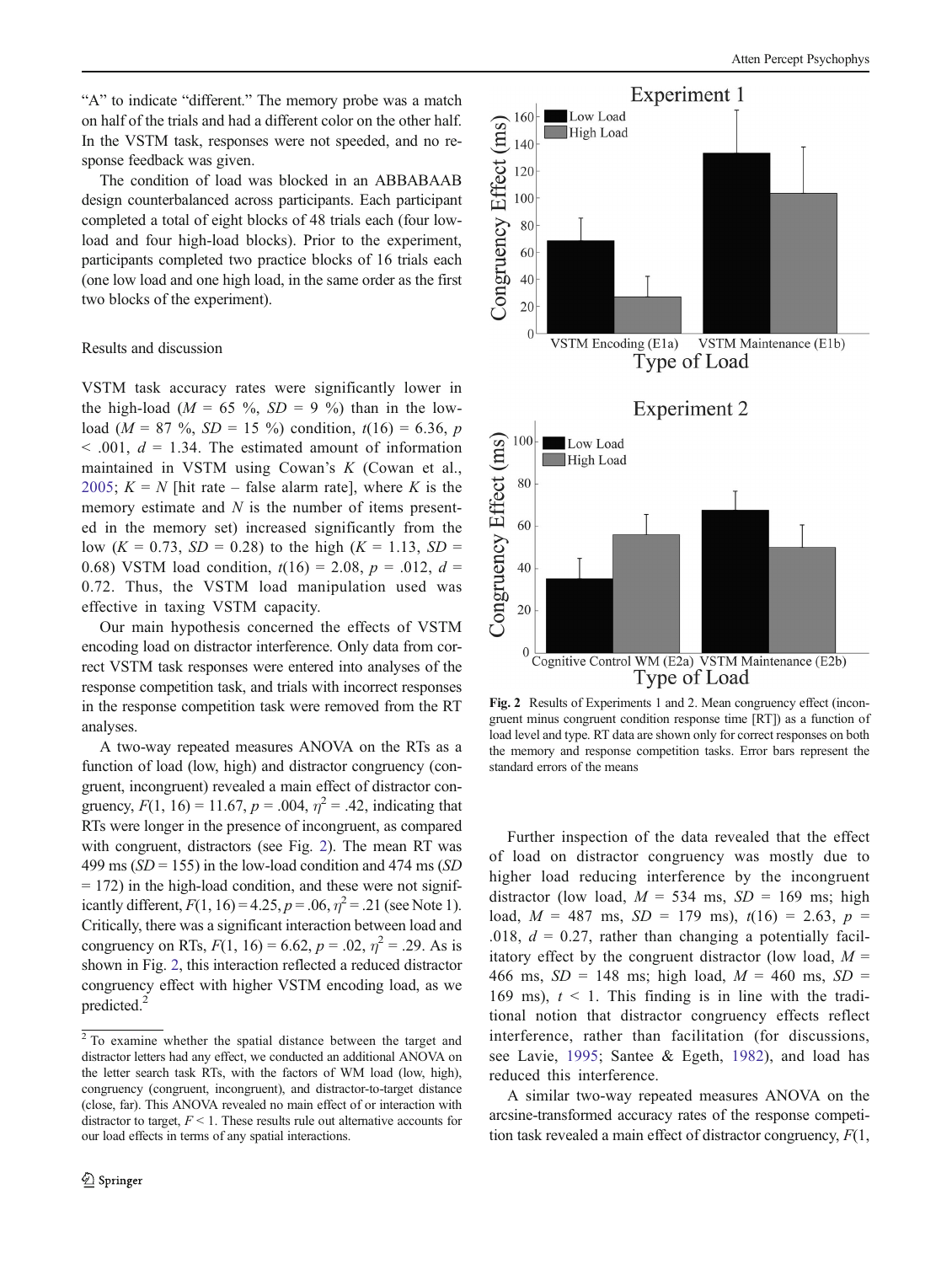<span id="page-4-0"></span> $16 = 22.49, p < .001, n^2 = .58$ , indicating that accuracy rates were lower in the presence of incongruent ( $M = 1.17$ ,  $SD =$ 0.15), as compared with congruent  $(M = 1.33, SD = 0.12)$ , distractors. There was no main effect of load (low load,  $M =$ 1.24,  $SD = 0.11$ ; high load,  $M = 1.26$ ,  $SD = 0.13$ ),  $F < 1$ , and no interaction,  $F(1, 16) = 2.595$ ,  $p = .13$ ,  $\eta^2 = .14$ .

## Experiment 1b

Method

## Participants

Twenty-two new participants (ages, 18–51 years; 14 women) took part in Experiment 1b.

#### Stimuli and procedure

The VSTM and selective attention tasks were the same as in Experiment [1a](#page-2-0), except that the selective attention task now appeared following a blank screen presented for 1.85 s after the memory set display offset (see Fig. [1b\)](#page-2-0).

## Results and discussion

Accuracy rates in the VSTM task were significantly lower in the high ( $M = 70\%$ ,  $SD = 12\%$ ) than in the low ( $M = 91\%$ ,  $SD = 9\%$ ) VSTM load condition,  $t(21) = 9.61$ ,  $p < .001$ ,  $d =$ 1.39. The memory estimates (Cowan's  $K$ ) were significantly increased from the low ( $K = 0.81$ ,  $SD = 0.19$ ) to the high ( $K =$ 1.53,  $SD = 0.96$ ) VSTM load condition,  $t(21) = 3.96$ ,  $p = .001$ ,  $d = 0.93$ . These results confirm that VSTM load taxed VSTM capacity as before.

We note that overall, the memory estimates we report (as well as those reported in Experiment [1a\)](#page-2-0) appear lower, as compared with previous studies that have employed a similar VSTM task (e.g., Todd & Marois, [2004](#page-12-0)) but have used a single-task paradigm. It is likely that our use of a dual-task paradigm has caused some disruption to the memory performance (with our added response competition task serving as a memory distractor task; see, e.g., Awh, Vogel, & Oh, [2006](#page-10-0); Clapp, Rubens, & Gazzaley, [2009;](#page-11-0) Rutman, Clapp, Chadick, & Gazzaley, [2009;](#page-12-0) Sakai & Passingham, [2004](#page-12-0); Yoon, Curtis, & D'Esposito, [2006](#page-12-0)). Importantly, any memory disruption caused by our use of a dual-task paradigm applied across the load conditions and did not impair our task sensitivity to reveal the specific effects of load on distraction.

A mixed-model ANOVA comparison of the VSTM task arcsine-transformed accuracy rates and the memory estimates

between Experiments 1a and 1b as a function of load revealed no interaction [accuracy rates,  $F < 1$ ; memory estimates,  $F(1, 39) = 1.81$ ,  $p = .19$ ,  $\eta^2 = .04$  and no main effect for experiment [accuracy rates,  $F(1, 38) =$ 1.81,  $p = .19$ ,  $\eta^2 = .05$ ; memory estimates,  $F(1, 38) =$ 2.38,  $p = .13$ ,  $\eta^2 = .06$ . Thus, the increase in demands on VSTM capacity with increased memory set size was equivalent between these experiments, as would be expected given the use of the same task.

For the response competition task, a two-way repeated measures ANOVA as a function of VSTM load (low, high) and distractor congruency (congruent, incongruent) revealed a main effect of distractor congruency on RTs,  $F(1, 22) = 32.34, p < .001, \eta^2 = .60$ , indicating that RTs were longer in the presence of incongruent, as compared with congruent, distractors. No main effects of load on RTs were found (low load,  $M = 754$  ms, SD = 223 ms; high load,  $M = 744$  ms,  $SD = 222$  ms),  $F <$ 1. Critically for our hypothesis concerning the effects of VSTM maintenance load on distraction, there was a significant interaction between load and congruency on RTs,  $F(1, 22) = 5.36$ ,  $p = .03$ ,  $\eta^2 = .20$ , reflecting a reduced distractor congruency effect on RTs with higher VSTM maintenance load, as we predicted (see Fig. [2](#page-3-0)). As was the case in Experiment [1a,](#page-2-0) the effect of load on distractor congruency was driven mostly by high load reducing interference by the incongruent distractor (low load,  $M = 822$  ms,  $SD = 248$  ms; high load,  $M =$ 797 ms,  $SD = 251$  ms),  $t(22) = 1.66$ ,  $p = .11$ ,  $d =$ 0.10), rather than a facilitatory effect by the congruent distractor (low load,  $M = 688$  ms,  $SD = 208$  ms; high load,  $M = 693$  ms,  $SD = 205$  ms),  $t < 1$ .

A similar two-way repeated measures ANOVA on the arcsine-transformed accuracy rates revealed a main effect of distractor congruency,  $F(1, 22) = 7.06$ ,  $p = .01$ ,  $\eta^2$  = .24, indicating that accuracy rates were lower in the presence of incongruent, as compared with congruent, distractors. There was no main effect of load (low load,  $M = 1.33$ ,  $SD = 0.12$ ; high load,  $M = 1.31$ ,  $SD =$ 0.12) and no interaction (both  $Fs \leq 1$ ), similar to Experiment 1b.

Mixed-model ANOVAs were performed on the distractor congruency effects (expressed as the difference between incongruent and congruent distractor conditions) on RTs and on arcsine-transformed accuracy rates with level of load (low, high) as the withinsubjects factor and experiment (Experiment 1a, Experiment 1b) as the between-subjects factor. These analyses revealed a significant effect for experiment on RTs,  $F(1, 38) = 6.82$ ,  $p = .01$ ,  $\eta^2 = .15$ , indicating a greater congruency effect in Experiment 1b  $(M =$ 118 ms,  $SD = 100$  ms) than in Experiment [1a](#page-2-0) ( $M =$ 48 ms,  $SD = 57$  ms). This might be due to the use of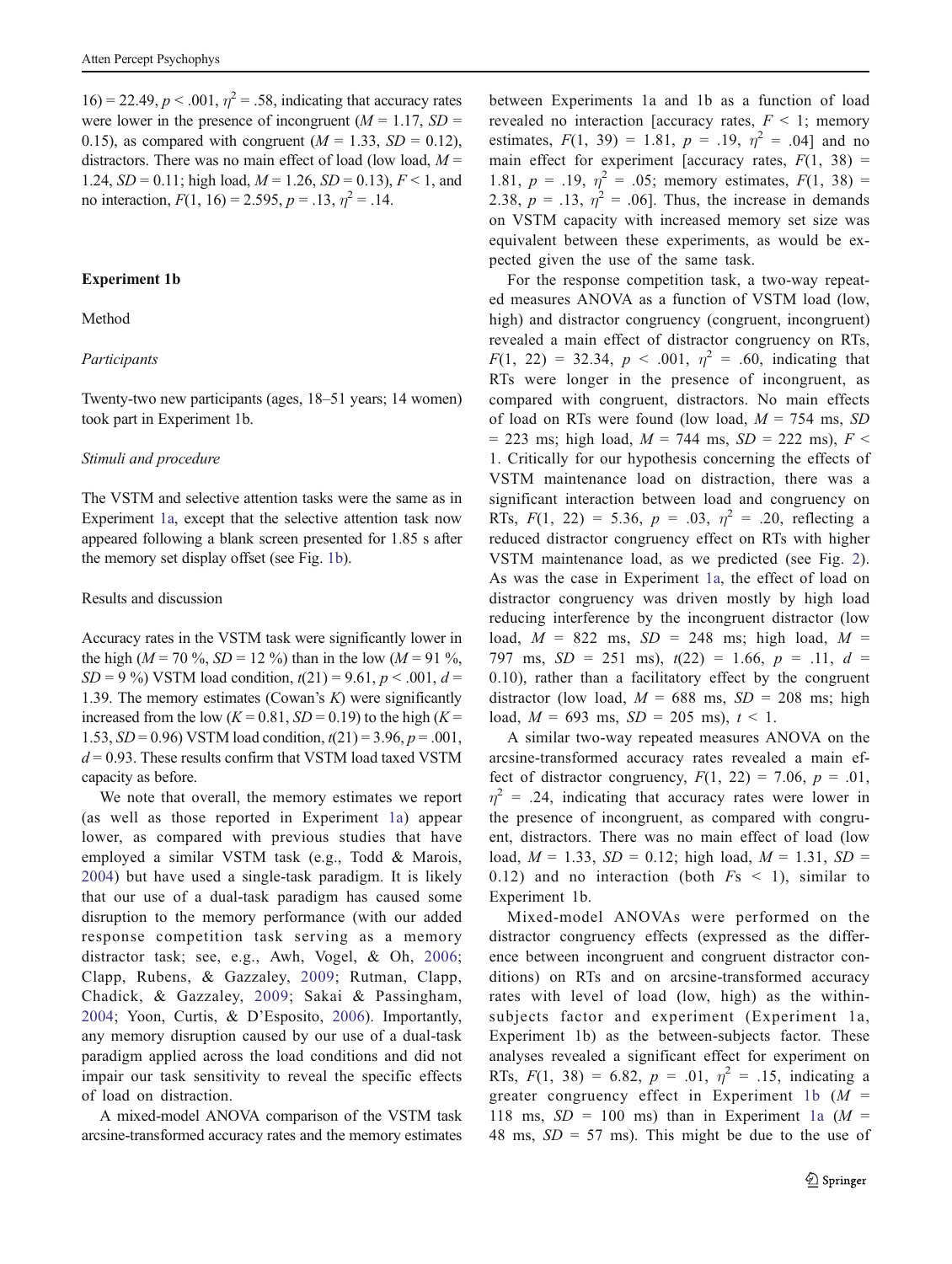<span id="page-5-0"></span>different participant groups with longer RTs overall in Experiment [1b.](#page-4-0)<sup>3</sup>

There was no main effect of experiment on accuracy rates,  $F(1, 38) = 2.28$ ,  $p = .14$ ,  $\eta^2 = .06$ . Critically, there were no interactions between the level of load and type of load (at encoding in Experiment [1a](#page-2-0) vs. maintenance in Experiment [1b\)](#page-4-0) for either RTs or accuracy rates (both  $Fs < 1$ ), suggesting a similar effect of VSTM load at encoding (Experiment 1a) and at maintenance (Experiment 1b).

## Experiment 2

As was described earlier (in the introduction), increased load on cognitive control functions that serve to maintain stimulus processing priorities reduces their availability to maintain priorities in a selective attention task. Thus, loading WM cognitive control functions with the requirement to actively maintain other stimuli (e.g., rehearse a random set of digits) impairs the ability to control attention in accordance with stimulus-processing priorities, leading to increased processing of irrelevant distractors (e.g., De Fockert, Rees, Frith, & Lavie, [2001](#page-11-0); Lavie, [2000;](#page-11-0) Lavie & De Fockert, [2005](#page-11-0); Lavie et al., [2004\)](#page-11-0). The aim of Experiment 2 was to replicate this

effect (Experiment 2a) so that it could be compared with the effect of VSTM maintenance load (Experiment 2b). Figure [3](#page-6-0) shows an example of the stimuli and procedure used in Experiment 2. Load was varied in both Experiments 2a and 2b by adding more items to the set. In Experiment 2a, the memory set items were letters that participants were requested to rehearse verbally. In Experiment [2b](#page-6-0), the memory set items were meaningless symbols made from the same features of the letters used in Experiment 2a, while ensuring that none of the symbols resembled any particular letter, to discourage participants from verbalizing them (see Alvarez & Cavanagh, [2004,](#page-10-0) for a similar manipulation of VSTM load). Participants were instructed to maintain these symbols in visual memory by imagining them staying on the screen. As in Experiment [1,](#page-1-0) we predicted that increased VSTM load through higher set size would increase demands on visual representation capacity and, thus, lead to reduced distractor processing.

### Experiment 2a

Method

#### Participants

Twelve new participants (mean age, 26.3 years; 7 women) took part in Experiment 2a.

## Stimuli and procedure

Each trial started with a fixation cross presented at the center of the screen for 500 ms, followed by a 500-ms presentation of the memory set, which contained one (low load) or six (high load) letters ( $0.4^{\circ} \times 0.6^{\circ}$ ) randomly selected from F, H, K, L, M, T, V, W, Y, and X and placed with equal probability in any of six positions arranged in a circle of 2° in radius centered at fixation. In the low-load condition, small placeholder dots replaced five of the letters. Participants were instructed to verbally rehearse the memory set letters throughout the retention interval and to respond whether a memory probe letter appearing at the end of the interval was present or absent in the trial set.

The response competition task used in Experiment [1](#page-1-0) (using target letters "N" and "Z" instead of the target letters "X" and "Z" in Experiment [1\)](#page-1-0) was presented during the retention interval following a 2-s delay (in which a fixation cross and dots in each of the circle's six positions were shown). A 2-s time window followed the response competition task, during which a speeded task response was made. A memory probe was then presented for 3 s (or until a response was made). The memory probe consisted of one letter equally likely to appear in any of the six locations in the high-load condition and always presented at the location of the memory set item in

<sup>&</sup>lt;sup>3</sup> Examination of the response competition RT data suggests that target RTs were longer, overall, in Experiment [1b](#page-4-0), as compared with Experiment 1a,  $F(1, 38) = 17.54$ ,  $p < .001$ ,  $\eta^2 = .32$ , and the overall magnitude of distractor effects was larger (1a,  $M = 48$  ms,  $SD = 57$  ms; 1b,  $M = 118$  ms,  $SD = 100$  ms),  $F(1, 38) = 6.75$ ,  $p = .01$ ,  $\eta^2 = .15$ . The RT difference was found already in the low-load conditions, in which the task difference in demand was minimal (e.g., the encoding of the single letter and single colored square should have occurred in a speedy parallel manner, whether they are presented together within the same display [Experiment 1a] or apart [Experiment 1b]). Thus, the use of two different participant groups was a more likely cause for the overall RT difference. Indeed, a close inspection of the data revealed 6 participants with a response competition task RT of more than 2  $SDs$  longer ( $M =$ 1,044 ms) than the group mean  $(M = 669 \text{ ms}, SD = 171)$  in the lowload condition of Experiment 1b. A reanalysis of the search data following exclusion of these participants did not change the results pattern or significance. Thus, the VSTM load effect on congruency did not depend on the speed of the overall search RT. We note, however, that even with the exclusion of the outlier participants, the overall RT remained longer in Experiment [1b](#page-4-0) ( $M = 650$  ms,  $SD = 150$  ms) than in Experiment [1a](#page-2-0) ( $M =$ 487 ms,  $SD = 162$  ms),  $F(1, 32) = 9.32$ ,  $p = .005$ ,  $\eta^2 = .27$ . The overall magnitude of distractor effect also remained higher in Experiment [1b](#page-4-0) (M  $= 117$  ms,  $SD = 110$  ms) than in Experiment [1a](#page-2-0) ( $M = 48$ ,  $SD = 57$ ),  $F(1, 1)$  $32$ ) = 5.26,  $p = 0.02$ ,  $\eta^2 = 0.14$  (even remained larger when expressed as percentage of the RT:  $M = 18\%$  vs.  $M = 10\%$ , respectively). This perhaps points to greater overall demands on task coordination and cognitive control involved in the task used in Experiment [1b](#page-4-0), as compared with Experiment 1a. Importantly, a larger distractor effect overall (across the load conditions) in Experiment [1b](#page-4-0) was found also in comparison with Experiment 2b, which also varied VSTM load,  $F(1, 38) = 5.62$ ,  $p = .02$ ,  $\eta^2$ = .13. Thus, the cause for greater overall distraction was specific to that experiment and does not reflect any general effect of VSTM maintenance tasks on distraction.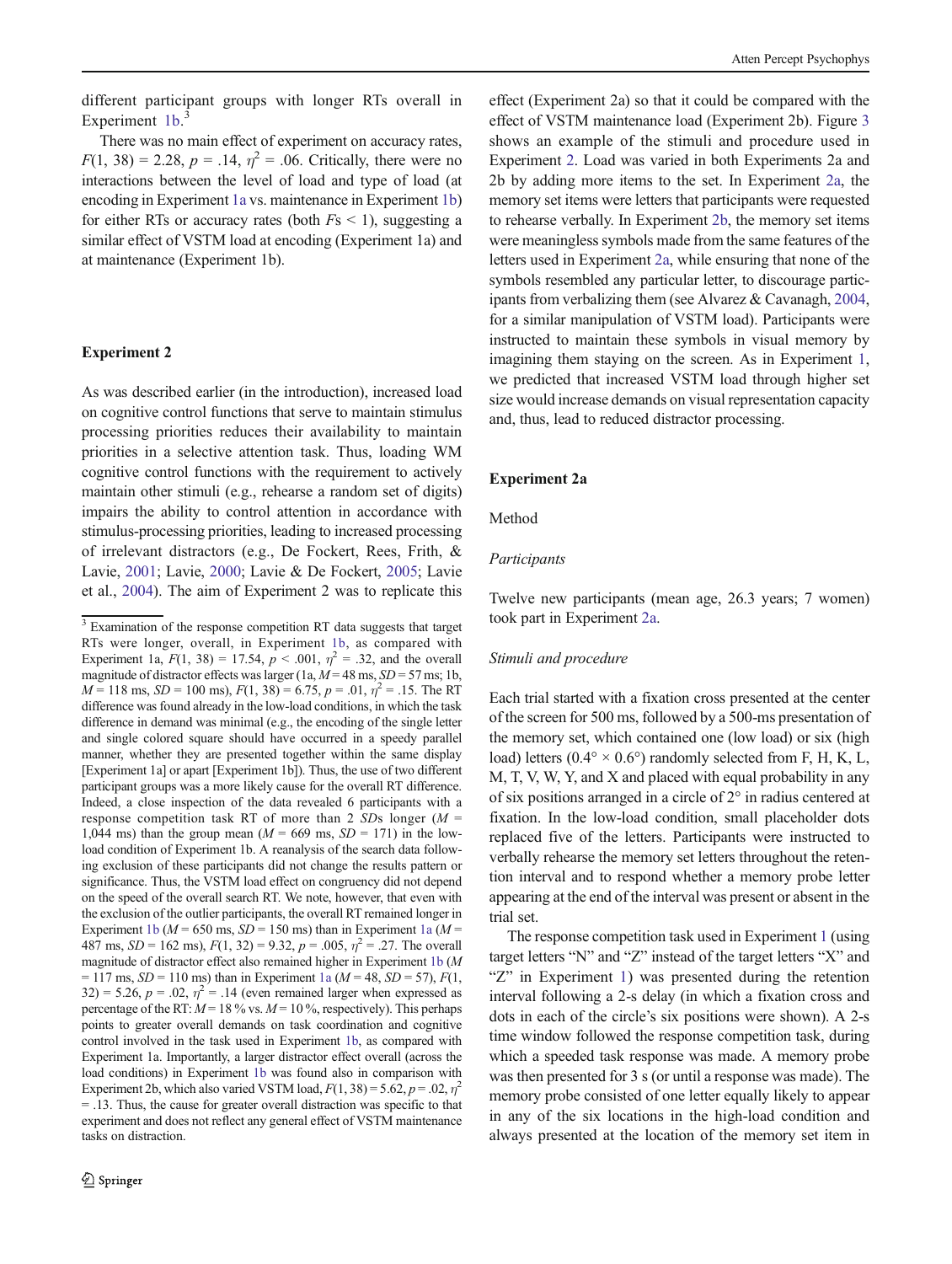<span id="page-6-0"></span>

Fig. 3 Experiment 2: Example trial sequence from the high memory load and incongruent distractor conditions in a Experiment 2a (working memory cognitive control load) and b Experiment 2B (visual short-term memory load). In the low-load conditions, only one item appeared in

the memory set at the start of the trial. In the congruent condition, the target and distractor letters were the same. The correct memory probe response here is "different." Display durations appear above each display. Stimuli are not drawn to scale

the low-load condition. On half of the trials, the memory probe's identity matched that of the memory set stimulus. On the other half, the probe's identity was equally likely to have been selected from the other letters in the memory set or from the remaining letters. Participants pressed one of two keys with their left hand, indicating whether the probe's identity matched that of the memory set for that trial ("S" for same and "A" for different). Feedback in the form of the word "Wrong" presented for 500 ms at the center of the screen followed incorrect memory responses.

Load conditions were blocked. Following 64 practice trials (32 for each of the load conditions), each participant completed eight blocks of 64 trials each in ABBABAAB or BAABABBA order, counterbalanced across participants.

## Results and discussion

WM task accuracy rates were significantly lower in the highload ( $M = 72 \%$ ,  $SD = 9 \%$ ) than in the low-load ( $M = 91 \%$ ,  $SD = 6\%$ ) condition,  $t(11) = 8.122$ ,  $p < .001$ ,  $d = 0.76$ . WM estimates increased significantly from the low  $(K = 0.81, SD =$ 0.12) to the high  $(K = 1.93, SD = 1.16)$  WM load condition,  $t(11) = 3.49, p = .005, d = 1.13$ , indicating the significant draw on WM capacity as before.

Only data from correct WM task responses were entered into analyses of the response competition task. Trials with incorrect responses in the response competition task were removed from the RT analyses. A two-way repeated measures ANOVA on the response competition task RTs with the factors of WM load (low, high) and distractor congruency (congruent, incongruent) revealed a main effect of congruency,  $F(1, 11) = 12.12$ ,  $p = .005$ ,  $\eta^2 = .52$ , indicating longer RTs in the presence of incongruent versus congruent distractors (Fig. [2](#page-3-0)). There was no main effect of WM load (low load,  $M = 513$  ms,  $SD = 122$  ms; high load,  $M = 525$  ms,  $SD = 114$  ms),  $F(1, 11) = 1.90$ , p = .20,  $\eta^2$  = .15. Importantly, distractor congruency effects were increased with higher cognitive control WM load, as indicated by the significant interaction,  $F(1, 11) = 8.72$ , p = .013,  $\eta^2$  = .44, as we predicted. There were no differences in the arcsine-transformed accuracy rates between the different conditions (all  $Fs < 1$ ). The effect of load on distractor congruency was driven mostly by high WM load increasing interference caused by the incongruent distractor (low load,  $M = 532$  ms,  $SD = 134$  ms; high load,  $M = 556$  ms,  $SD = 121$  ms),  $t(11) = 2.25$ ,  $p < .05$ ,  $d = 0.19$ , rather than a suppression of the congruent distractor (low load,  $M = 495$  ms,  $SD = 115$  ms; high load,  $M = 493$  ms,  $SD = 111$  ms),  $t < 1$ .

These results replicate previous findings (De Fockert et al., [2001;](#page-11-0) Lavie, [2000;](#page-11-0) Lavie & De Fockert, [2005;](#page-11-0) Lavie et al., [2004;](#page-11-0) Rissman, Gazzaley, & D'Esposito, [2009\)](#page-11-0) and demonstrate that when cognitive control WM processes are occupied, people are more susceptible to interference by irrelevant distraction.

#### Experiment 2b

Method

#### Participants

Seventeen new participants (mean age, 25.8 years; 12 women) took part in Experiment 2b.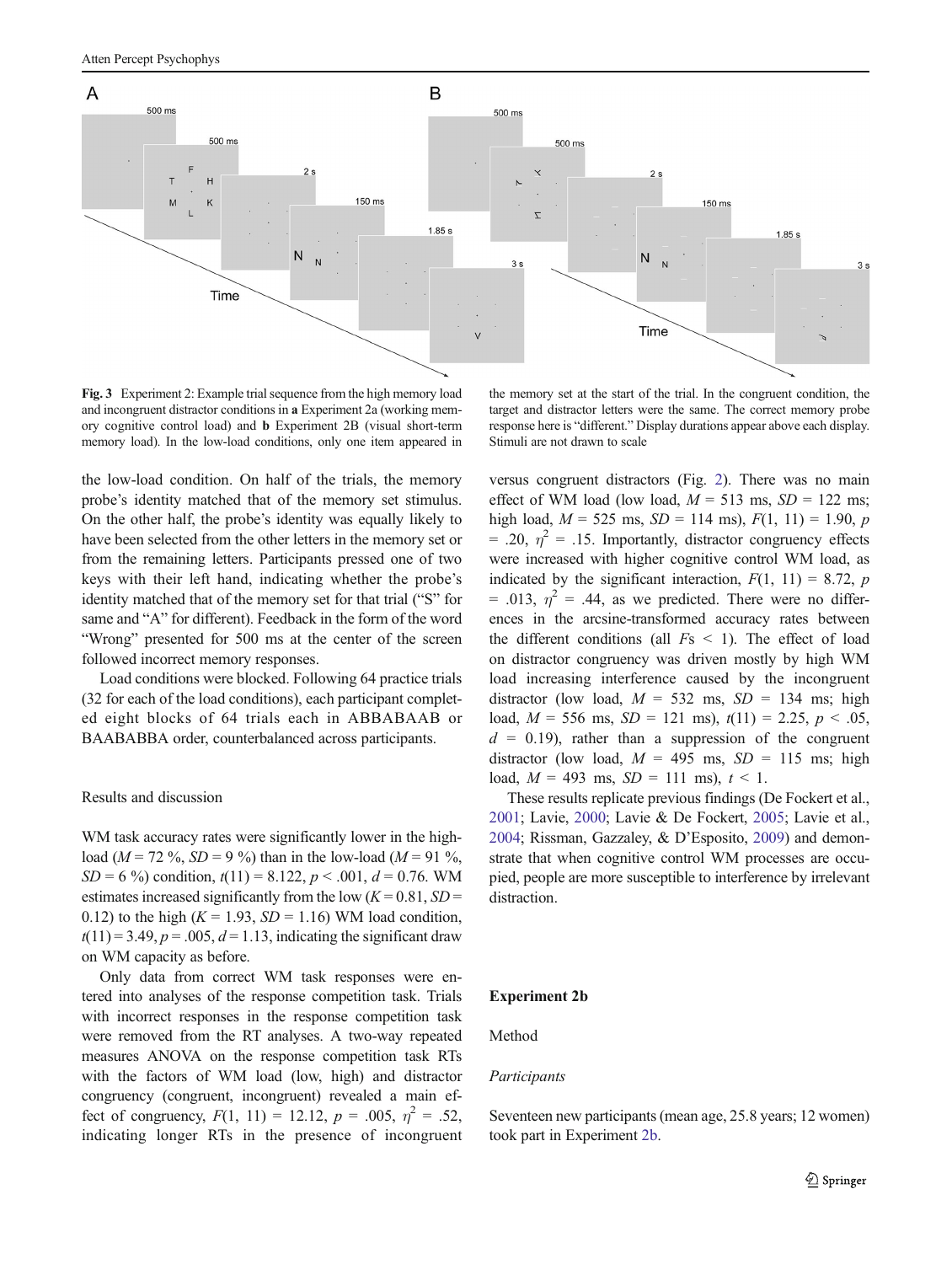#### Stimuli and procedure

Pilot testing using the same stimuli and procedure but a VSTM set size of six items revealed that memory performance was close to chance in the high VSTM load condition  $(M =$ 53 %,  $SD = 3$  %). Therefore, in order to match performance to the cognitive control WM load (Experiment 2a) and the previous VSTM load manipulation, we used a memory set size of three items in the high VSTM load condition.

The memory set stimuli thus consisted of one (low load) or three (high load) meaningless symbols that were randomly drawn from a pool of 500 different stimuli. These symbols were generated with an algorithm in MATLAB that created meaningless symbols based on basic features of the letters used. For each symbol, the number of features was matched to the average number of bars used for each letter in Experiment [2a.](#page-5-0) All symbols generated were individually screened, and any letters that resembled English letters were excluded from the pool of stimuli.

Participants were instructed to maintain these symbols in visual memory by imagining them staying on the screen throughout each trial. Three placeholders in the form of horizontal bars were displayed under the locations of the memory items in the high-load condition or under the single memory item location and two other randomly selected locations in the low-load condition. The placeholders remained visible for the entire trial period to aid visual maintenance of the memory set items by projecting them at the locations indicated during the delay. The target letter in the selective attention task never appeared in a location with a placeholder under both conditions of load, so that spatial uncertainty was matched across load conditions.

## Results and discussion

VSTM task accuracy was reduced from the low ( $M = 86 \%$ ,  $SD = 9$  %) to the high ( $M = 63$  %,  $SD = 10$  %) VSTM maintenance load condition,  $t(16) = 13.870$ ,  $p < .01$ ,  $d =$ 0.86. VSTM capacity estimates increased significantly from the low ( $K = 0.72$ ,  $SD = 0.18$ ) to the high ( $K = 1.58$ ,  $SD = 1.15$ ) VSTM load condition,  $t(16) = 3.45$ ,  $p = .003$ ,  $d = 0.94$ , indicating once again a significant draw on VSTM capacity with higher load. Mixed-model ANOVAs comparing the arcsine transformed accuracy rates and memory capacity estimates  $(K)$  as a function of load between Experiments 2a and 2b showed no effect for experiment, for accuracy rates,  $F(1, 1)$  $27$ ) = 1.91,  $p = 0.18$ ,  $\eta^2 = 0.07$ , and for K capacity estimates,  $F <$ 1, and importantly, no interaction (both  $Fs < 1$ ). Thus, the effect of load on memory capacity was comparable between the different manipulations of cognitive control WM load and VSTM maintenance load.

A two-way repeated measures ANOVA of the response competition task RT with the factors of VSTM load (low,

high) and congruency (congruent, incongruent) revealed a main effect of congruency on RTs,  $F(1, 16) = 76.956$ ,  $p <$ .001,  $\eta^2$  = .83, and no main effect of VSTM maintenance load (low load,  $M = 679$  ms,  $SD = 183$  ms; high load,  $M = 666$  ms,  $SD = 169$  ms),  $F(1, 16) = 1.809$ ,  $p = .197$ ,  $\eta^2 = .10$ , as before. Importantly, a significant interaction between VSTM maintenance load and distractor congruency,  $F(1, 15) = 5.922$ ,  $p =$ .027,  $\eta^2 = .27$ , indicated a reduced distractor congruency effect with high, as compared with low, VSTM maintenance load (see Note 3). Once again, a closer inspection of the congruency data suggested that the finding was mostly due to high load reducing interference by the incongruent distractor (low load,  $M = 713$  ms,  $SD = 191$  ms; high load,  $M = 691$  ms,  $SD = 176$  ms),  $t(16) = 2.00$ ,  $p = .063$ ,  $d = 0.12$ , rather than facilitation by the congruent distractor (low load,  $M = 645$  ms,  $SD = 175$  ms; high load,  $M = 641$  ms,  $SD =$ 163 ms),  $t < 1$ .

A similar repeated measures ANOVA on the arcsinetransformed response competition task accuracy rates revealed a significant main effect of congruency,  $F(1, 16) =$ 5.90,  $p = .03$ ,  $\eta^2 = .27$ , no main effect of VSTM load (low load,  $M = 1.31$ ,  $SD = 0.12$ ; high load,  $M = 1.29$ ,  $SD = 0.16$ ),  $F(1, 16) = 1.46$ ,  $p = .245$ ,  $\eta^2 = .08$ , and no interaction,  $F < 1$ .

The opposite effects on response competition during the memory delay found for cognitive control WM load (Experiment 2a) versus VSTM load (Experiment 2b) were further confirmed in the finding of a significant interaction between load level and load type in a mixed-model ANOVA conducted on the distractor RT congruency effects using the within-subjects factor of load level (low, high) and the between-subjects factor of load type (cognitive control or visual maintenance),  $F(1, 27) = 14.64$ ,  $p = .001$ ,  $\eta^2 = .35$ .

We note, however, that there was a main effect of experiment in this ANOVA, indicating that, overall, RT was longer in Experiment [2b](#page-6-0) than in Experiment [2a](#page-5-0). <sup>4</sup> Since overall, RT was also longer in Experiment [1b](#page-4-0) (which also manipulated VSTM load, as compared with Experiment 1a [see Note 3]), this seems to suggest that the addition of visual maintenance (whether high load or low load) during performance of a response competition task slows down performance more than does either verbal maintenance (Experiment 2a) or encoding (Experiment 1a). This may indicate a greater difficulty in dualtask coordination between response competition and visual, as

<sup>4</sup> Examination of the data in Experiment [2b](#page-6-0) showed that the response competition target RT appeared longer than in Experiment [2a.](#page-5-0) Close inspection of the data did not reveal any outliers. We therefore conducted a median split analysis of the data according to the mean overall RT. The long RT group ( $M = 900$  ms,  $SD = 184$  ms) and short RT group ( $M =$ 554 ms,  $SD = 86$ ) both showed the same pattern as the overall results (if anything, the effect of load on congruency was numerically larger for the short RT group). Thus, the VSTM load effect on distractor processing did not depend on the target RT.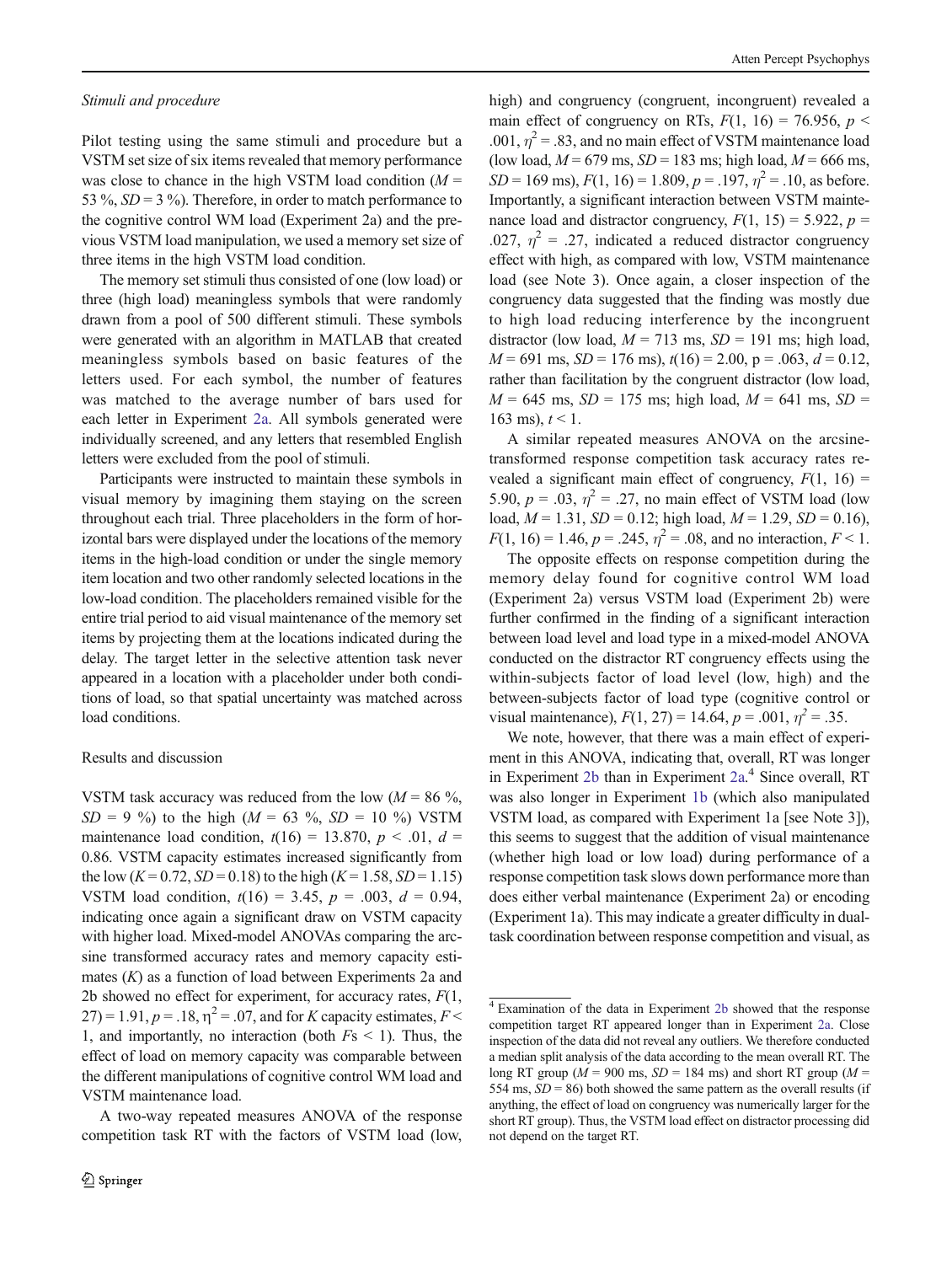compared with verbal, maintenance, as well as compared with encoding.

Importantly, the effects of the different types of load were both established within each task and are, thus, unaffected by the potential difference in overall task coordination between the different tasks.

Furthermore, a mixed-model ANOVA comparison of the distractor RT congruency effects between Experiments 1b and 2b and the within-subjects factor of load (low, high) confirmed the similar pattern of results in Experiments [1b](#page-4-0) and [2b,](#page-6-0)  $F < 1$ .

## Individual-differences analysis: trade-off between the VSTM load effect on capacity estimates and on distractor response competition effects

To further investigate the effects of VSTM maintenance load on distractor processing, we pooled together data from 56 participants<sup>5</sup> from the three experiments that used a VSTM task with similar methods: Experiment 1a (VSTM encoding load), Experiment 1b (VSTM maintenance load using colored squares), and Experiment 2b (VSTM maintenance load using meaningless shapes). Using Pearson product–moment correlation analysis, a significant negative correlation was found between the effect of VSTM load on the VSTM capacity estimate (i.e., the difference in Cowan's K between low- and high-load conditions) and on the response competition effect RT (see Fig. [4\)](#page-9-0),  $r = -0.31$ ,  $n = 56$ ,  $p = 0.02$ . This result provides further support for our claim that the level of distractor processing depends on the extent to which VSTM resources are occupied.

## General discussion

The present research demonstrates dissociable effects of different types of WM load on selective attention as measured by distractor interference effects in the well-established response competition task (Eriksen & Eriksen, [1974;](#page-11-0) Lavie, [1995](#page-11-0)). Load on visual representation resources required for visual maintenance or encoding of color and location (rce interference by an irrelevant distractor in the response competition task presented either during encoding of the set or during the maintenance delay. These effects are similar to the effects of perceptual load (Lavie, [1995](#page-11-0)) and are in support of our hypothesis that visual perception, encoding, and visual maintenance tax common sensory visual representation resources (see also Pasternak & Greenlee, [2005;](#page-11-0) Serences et al., [2009\)](#page-12-0).

Additional support for this conclusion was provided by a negative correlation between the effect of load on individual VSTM capacity estimates and on distractor interference (see individual-differences analysis). This demonstration of a trade-off between the extent to which VSTM resources were occupied in high load and the extent to which distractor interference effect was reduced with higher load suggests shared resources between visual perception and VSTM, as we predicted. Interestingly, this correlation also suggests that individuals for whom capacity estimates were not increased much under higher load (in other words, those with lower capacity estimates in high load) were more prone to distractor interference. This observation is consistent with previous demonstrations that evoked potential responses to the distractor stimuli during VSTM maintenance are negatively correlated with VSTM capacity, so that individuals with a lower VSTM capacity are more likely to process irrelevant distractors (Vogel, McCollough, & Machizawa, [2005](#page-12-0)).

In contrast, distractor interference in the response competition task was increased when it was presented during the memory delay of a verbal WM task under a higher load that required active rehearsal, a function that has long been associated with cognitive control WM load, consistent with previous findings (De Fockert et al., [2001](#page-11-0); Lavie et al., [2004\)](#page-11-0).

The opposite effects of different types of memory load rule out alternative accounts for these results in terms of a general increase in task difficulty. Although higher load increased the overall task difficulty to an equivalent level across the different load manipulations, critically the effect on distractor interference depended on whether visual representations (both during encoding and during maintenance) or cognitive control WM processes were loaded.

These findings provide a new line of support for the dissociation between WM functions of storage and cognitive control (e.g., Baddeley, [1996;](#page-10-0) Repovs & Baddeley, [2006](#page-11-0); Smith & Jonides, [1999](#page-12-0)). Previous evidence in support of this dissociation comes mainly from the different patterns of cortical activations found for tasks that use storage versus cognitive control processes (e.g., D'Esposito et al., [1995;](#page-11-0) Miller & Cohen, [2001](#page-11-0)), as well as neuropsychological reports of patients that show deficits in storage but not in cognitive control processes and vice versa (e.g., Baddeley, [2012;](#page-11-0) D'Esposito & Postle, [2000\)](#page-11-0). Our demonstration that distraction can be either reduced or increased depending on whether load is increased on WM maintenance or cognitive control provides new behavioral evidence for the dissociation of these WM functions.

Our findings extend load theory to accommodate the effects of different types of WM load on selective attention. The findings demonstrate the importance of careful consideration of the exact mental process that is loaded. Indeed, this demonstration that load on cognitive control WM processes has an opposite effect on selective attention to load on visual maintenance processes can account for some apparent

<sup>5</sup> The data of 1 outlier participant from Experiment 1b with a distractor response competition effect of more than 2 SDs above the mean were excluded from the analysis.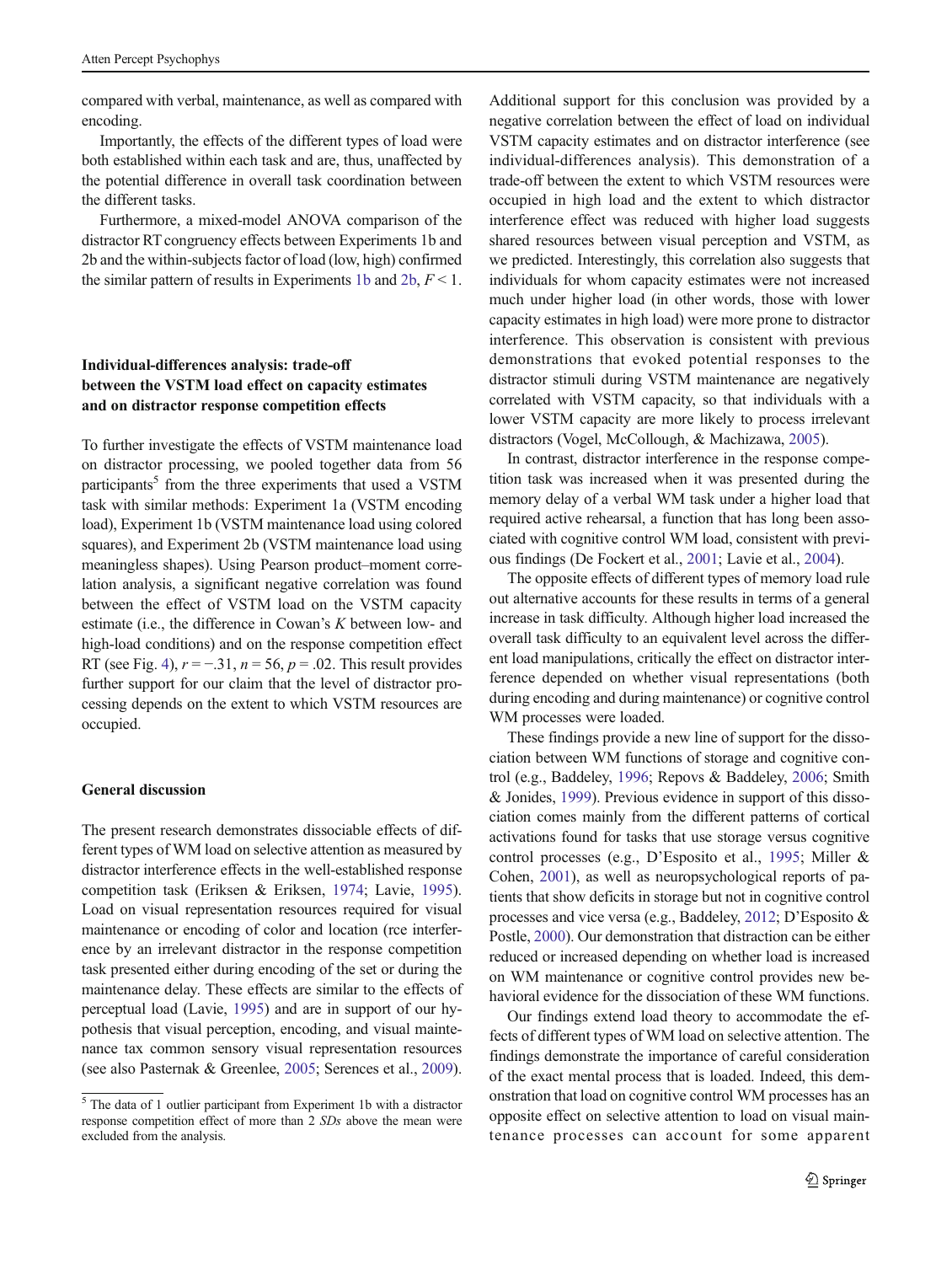<span id="page-9-0"></span>

Fig. 4 Scatterplot with individual data points from the three experiments that employed a visual short-term memory (VSTM) task illustrating the relationship between the VSTM load effect on the congruency effect

response times (RTs;  $y$  axis) and on VSTM capacity estimates ( $x$  axis; Cowan's  $K$ ). The line represents the least square linear fit

discrepancies in the previous literature. Much previous research has shown that distractor processing is increased with high WM cognitive control load, using manipulations similar to those used here (e.g., Carmel, Fairnie, & Lavie, [2012](#page-11-0); De Fockert et al., [2001](#page-11-0); Lavie, [2000](#page-11-0); Lavie & De Fockert, [2005](#page-11-0); Lavie et al., [2004;](#page-11-0) Rissman et al., [2009\)](#page-11-0), but other studies have reported reduced distractor processing with high WM load (Bollinger, Masangkay, Zanto, & Gazzaley, [2009;](#page-11-0) Roper & Vecera, [2014](#page-11-0); Rose, Schmid, Winzen, Sommer, & Buchel, [2005;](#page-11-0) Sreenivasan & Jha, [2007](#page-12-0)). While these opposite effects may appear contradictory under a unitary WM concept, they are explained by our proposed dissociation. The reports of reduced distractor interference with higher load have been obtained in VSTM tasks that require maintenance of either one image (low load) or several images (higher VSTM load), similar to our manipulation of VSTM set size, during visual distractor (e.g., faces) processing. These findings are consistent with the present research. Overall, our view states that distractor processing can be reduced or increased depending on the WM process that is loaded, visual maintenance or cognitive control. Moreover, as we state earlier, our findings of opposite effects of load in WM cognitive control load versus load in VSTM maintenance, despite equivalent increase in task difficulty, allow us to clearly attribute the effects of each manipulation to the specific draw on either maintenance or control capacities, whereas in the lack of such control, each of the previous research findings, when taken in isolation, remains open to alternative accounts in terms of a general increase in the general task difficulty.

Although the focus of this work was on establishing the new effect of VSTM load on distraction, it is perhaps worth noting that demands on cognitive control can also be increased by the requirement to coordinate dual tasks, and since dual-task coordination taxes control over stimulus-processing priorities, distractor effects are found to increase in dualversus single-task conditions (see Lavie et al., [2004,](#page-11-0) Experiments 4 and 5). Indeed, the effects of dual- versus single-task coordination do not require that the added task will involve a high WM load or a WM task at all. For instance, Brand-D'Abrescia and Lavie ([2008\)](#page-11-0) found that distractor response competition effects were increased in dual-task, as compared with single-task, conditions, when the dual-task conditions involved auditory pitch discrimination or visual line discrimination tasks. Lavie et al. ([2004\)](#page-11-0) demonstrated that the very same conditions of low WM load in their Experiments 1–3 led to increased distractor effects when used in dual-task conditions, as compared with a single-task condition, and Burnham, Sabia, and Langan ([2014](#page-11-0)) using a similar dual- versus single-task comparison found that both lowand high-load conditions of a WM task led to increased attention capture by a color singleton in the dual- (vs. single-) task conditions. Interestingly, Burnham et al. found these effects not just with the use of executive control WM tasks (such as backward counting), but also with VSTM tasks. However, since the level of VSTM load had no effect on distraction and this varied only as a function of demands on dual- (vs. single-) task coordination, these results can be clearly accommodated within the load theory proposals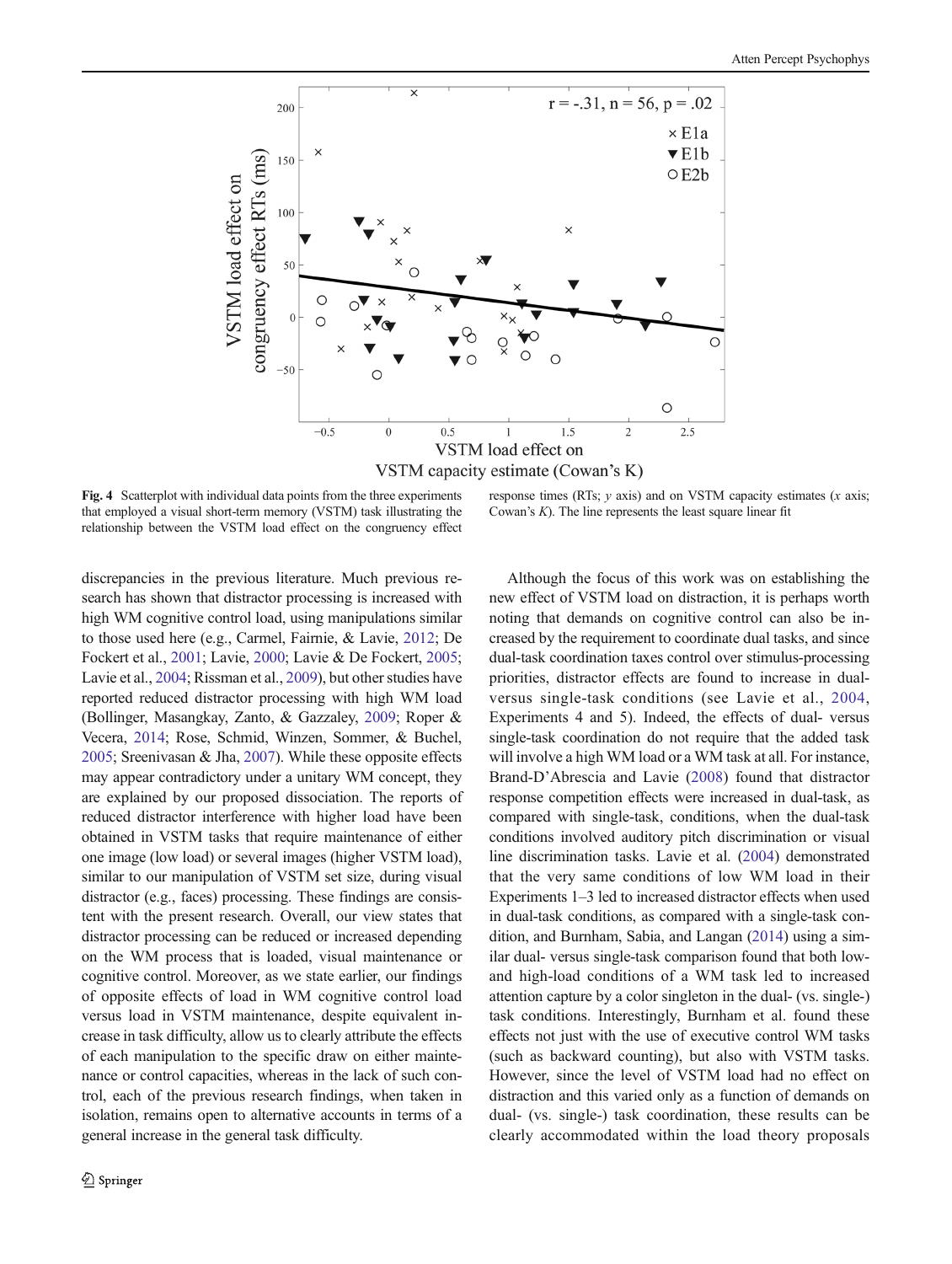<span id="page-10-0"></span>regarding the role of cognitive control load in distractor interference. Another line of work has emphasized the importance of considering whether WM load selectively affects either the processing of the target or the processing of the distractor in response competition tasks. This research demonstrated that WM tasks that selectively draw on resources involved in either the target (but not distractor) processing or vice versa led to increased processing of the stimulus that was not loaded (e.g., increased distractor processing when WM selectively loaded on target processing; Kim, Kim, & Chun, [2005;](#page-11-0) Park, Kim, & Chun, [2007](#page-11-0)). The finding that distractor processing is reduced when the WM load manipulation shares resources with processing of the distractor is generally consistent with our present results (concerning the effects of VSTM load). However, in our selective attention task, the same stimuli were used for both target and distractors (both were visually presented letters); thus, the effects of either of the load manipulations that we employed cannot be due to a selective effect on either target or distractor processing (cf. Kim et al., [2005;](#page-11-0) Park et al., [2007\)](#page-11-0).

Indeed, our results pattern established a selective effect of memory load on the distractor response competition effects, with no effects on the target RTs. It appears that similar to previous research, our use of a response competition task of low perceptual load with just one target letter is likely to have rendered it less sensitive to the effects of load on overall RT and more sensitive to reveal effects on the processing of the peripheral distractors. This result is consistent with previous findings. For example, Lavie and De Fockert, ([2005](#page-11-0)) and Burnham et al. [\(2014\)](#page-11-0) also used a distractor task of low load (a color singleton pop-out search) and found effects of increased distraction in the absence of effects on the overall search RTs. De Fockert et al.'s [\(2001](#page-11-0)) behavioral results showed a similar pattern, and so did Lavie et al.'s ([2004,](#page-11-0) Experiments 1, 3). In the present study, the selective effects of load on distractor processing suggest that any visual representation capacity not taken up by the VSTM task under conditions of high VSTM load was sufficient for detection of the single target item (which is why target detection RT remained unaffected), but not for the perception of the irrelevant peripheral distractor letter to the level that can produce a robust response competition effect (as evidenced by the reduced response competition effects with higher VSTM load).

An important question that arises is what is the source of distractor processing modulation. Konstantinou et al. [\(2012\)](#page-11-0) have recently shown that high VSTM load reduces both retinotopic visual cortex response to contrast and detection sensitivity (measured with  $d'$ ) during the memory delay. Furthermore, Konstantinou and Lavie ([2013](#page-11-0)) have shown that when participants performed a visual search task (somewhat similar to that used here, but with no distractor) during the delay and detection was measured for a low-priority searchirrelevant stimulus in the periphery, VSTM load and cognitive

control WM load had opposite effects on detection. Whereas VSTM load reduced detection sensitivity, cognitive control WM load increased it. These findings suggest that the modulation of the distractor response competition effects established here are due to reduced perceptual processing of the distractor letters. These suggestions are consistent both with the claim that VSTM shares sensory representations with perception (e.g., Pasternak & Greenlee, [2005\)](#page-11-0) and with previous findings that cognitive control WM load can enhance distractor perception both in the inattentional blindness paradigm (De Fockert & Bremner, [2011\)](#page-11-0) and in the twoalternative forced choice recognition paradigm (Carmel et al., [2012\)](#page-11-0).

In conclusion, the present findings enhance our understanding of how WM and selective attention interact. WM load can be either detrimental or beneficial to focused attention, depending on whether maintenance or cognitive control functions are loaded. Future research may determine whether these effects can extend to other measures of distraction—for example, attentional capture by singleton items during search (e.g., Lavie & De Fockert, [2005;](#page-11-0) Theeuwes & Burger, [1998](#page-12-0)) or attentional capture by entirely irrelevant distractors (e.g., Forster & Lavie, [2008a,](#page-11-0) [2008b\)](#page-11-0)—and to loading maintenance in other modalities. For example, Dalton, Lavie, and Spence [\(2009a](#page-11-0)) and Dalton, Santangelo, and Spence [\(2009b\)](#page-11-0) demonstrated that both auditory and tactile distraction is increased with high cognitive control WM load. Would both tactile and auditory distraction be reduced with high maintenance load in the auditory and tactile modalities, respectively? Our research and potential future directions emphasize the importance of considering not only the level of load in the immediate visual environment, but also the level and type of load in WM in order to understand and predict people's ability to focus attention.

Acknowledgment This research was supported in part by the Cyprus Research Promotion Foundation, ΝΕΑ ΥΠΟΔΟΜΗ/ΣΤΡΑΤΗ/0308/37 (to N.K.).

Open Access This article is distributed under the terms of the Creative Commons Attribution License which permits any use, distribution, and reproduction in any medium, provided the original author(s) and the source are credited.

## References

- Alvarez, G. A., & Cavanagh, P. (2004). The capacity of visual short-term memory is set both by visual information load and by number of objects. Psychological Science, 15(2), 106–111.
- Awh, E., Vogel, E. K., & Oh, S. H. (2006). Interactions between attention and working memory. Neuroscience, 139, 201–208.
- Baddeley, A. D. (1996). The fractionation of working memory. Proceedings of the National Academy of Sciences of the United States of America, 93(24), 13468–13472.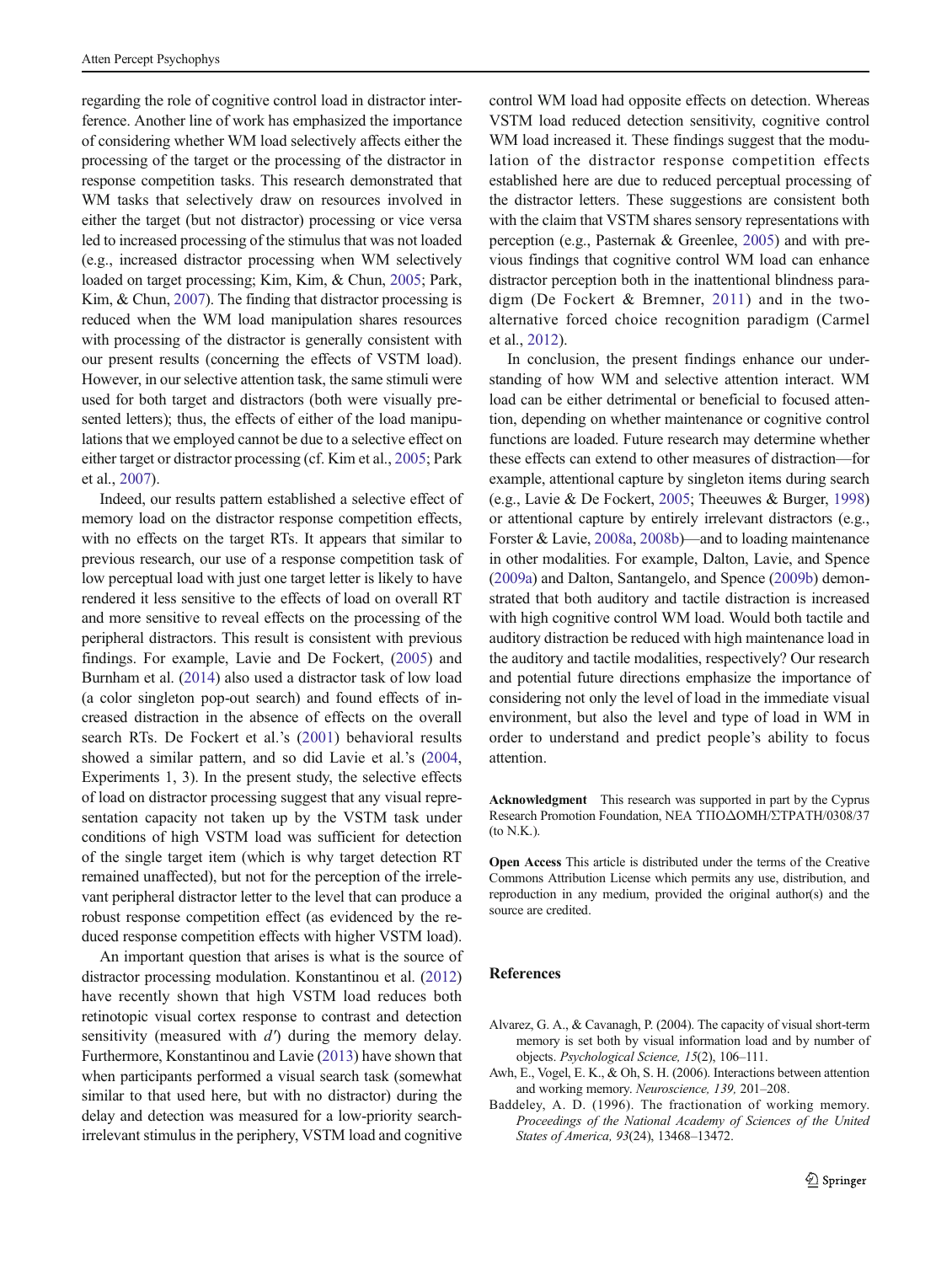- <span id="page-11-0"></span>Baddeley, A. (2012). Working memory: theories, models, and controversies. Annual Review of Psychology, 63, 1–29.
- Bollinger, J., Masangkay, E., Zanto, T. P., Gazzaley, A. (2009, October) Age differences in N170 amplitude modulation by selective attention and working memory load. Poster session presented at the annual meeting of the Society for Neuroscience, Chicago, IL.
- Brand-D'Abrescia, M., & Lavie, N. (2008). Task coordination between and within sensory modalities: Effects on distraction. Perception & Psychophysics, 70(3), 508–515.
- Burnham, B. R., Sabia, M., & Langan, C. (2014). Components of working memory and visual selective attention. Journal of Experimental Psychology: Human Perception and Performance, 40(1), 391–403.
- Carmel, D., Fairnie, J., & Lavie, N. (2012). Weight and see: loading working memory improves incidental identification of irrelevant faces. Frontiers in Psychology, 3, 286.
- Clapp, W. C., Rubens, M. T., & Gazzaley, A. (2009). Mechanisms of working memory disruption by external interference. Cerebral Cortex, 20(4), 859–872.
- Cowan, N., Elliott, E. M., Saults, J. S., Morey, C. C., Mattox, S., & Hismjatullina, A. (2005). On the capacity of attention: Its estimation and its role in working memory and cognitive aptitudes. Cognitive Psychology, 51, 42–100.
- D'Esposito, M., Detre, J. A., Alsop, D. C., Shin, R. K., Atlas, S., Grossman, M., . . . Detre, J. (1995). The neural basis of the central executive system of working memory. Nature, 378, 279–281.
- D'Esposito, M., & Postle, B. R. (2000). Neural correlates of processes contributing to working memory function: Evidence from neuropsycho- logical and pharmacological studies. In S. Monsell & J. Driver (Eds.), Control of cognitive processes: Attention and performance XVIII (pp. 579–602). Cambridge, MA: MIT Press.
- Dalton, P., Lavie, N., & Spence, C. (2009a). The role of working memory in tactile selective attention. Quarterly Journal of Experimental Psychology (2006), 62(4), 635–644.
- Dalton, P., Santangelo, V., & Spence, C. (2009b). The role of working memory in auditory selective attention. Quarterly Journal of Experimental Psychology (2006), 62(11), 2126–2132.
- De Fockert, J. W., & Bremner, A. J. (2011). Release of inattentional blindness by high working memory load: Elucidating the relationship between working memory and selective attention. Cognition, 121(3), 400–408.
- De Fockert, J. W., Rees, G., Frith, C., & Lavie, N. (2001). The role of working memory in visual selective attention. Science, 291(2), 1803–1806.
- Eriksen, B. A., & Eriksen, C. W. (1974). Effects of noise letters upon the identification of a target letter in a non-search task. Perception & Psychophysics, 16, 143–149.
- Ester, E. F., Serences, J. T., & Awh, E. (2009). Spatially global representations in human primary visual cortex during working memory maintenance. The Journal of Neuroscience, 29(48), 15258–15265.
- Forster, S., & Lavie, N. (2008a). Attentional capture by entirely irrelevant distractors. Visual Cognition, 16(2), 200-214.
- Forster, S., & Lavie, N. (2008b). Failures to ignore entirely irrelevant distractors: The role of load. Journal of Experimental Psychology. Applied, 14(1), 73–83.
- Harrison, S. A., & Tong, F. (2009). Decoding reveals the contents of visual working memory in early visual areas. Nature, 458(7238), 632–635.
- Kim, S.-Y., Kim, M.-S., & Chun, M. M. (2005). Concurrent working memory load can reduce distraction. Proceedings of the National Academy of Sciences of the United States of America, 102(45), 16524–16529.
- Konstantinou & Lavie (2013). Dissociable roles of different types of working memory load in visual detection. Manuscript submitted for publication.
- Konstantinou, N., Bahrami, B., Rees, G., & Lavie, N. (2012). Visual short-term memory load reduces retinotopic cortex response to contrast. Journal of Cognitive Neuroscience, 24(11), 2199–2210.
- Lavie, N. (1995). Perceptual load as a necessary condition for selective attention. Journal of Experimental Psychology: Human Perception and Performance, 21(3), 451–468.
- Lavie, N. (2000). Selective attention and cognitive control: Dissociating attentional functions through different types of load. In S. Monsell & J. Driver (Eds.), Attention and performance XVIII (pp. 175–194). Cambridge, Massachusetts: MIT press.
- Lavie, N. (2005). Distracted and confused?: Selective attention under load. Trends in Cognitive Sciences, 9(2), 75–82.
- Lavie, N. (2010). Attention, distraction and cognitive control under load. Current Directions in Psychological Science, 19(3), 143–148.
- Lavie, N. (2012). From the mother lode to load. In J. M. Wolfe and L. Robertson (Eds.), From Perception to Consciousness: Searching with Anne Treisman. Oxford, UK: Oxford University Press.
- Lavie, N., & Dalton, P. (2013). Load theory of attention and cognitive control. In S. Kastner & A. C. Nobre A. (Eds.), Handbook of Attention. Oxford University Press.
- Lavie, N., & De Fockert, J. W. (2005). The role of working memory in attentional capture. Psychonomic Bulletin & Review, 12, 669–674.
- Lavie, N., & Tsal, Y. (1994). Perceptual load as a major determinant of the locus of selection in visual attention. Perception & Psychophysics, 56, 183–197.
- Lavie, N., Hirst, A., De Fockert, J. W., & Viding, E. (2004). Load theory of selective attention and cognitive control. Journal of Experimental Psychology: General, 133(3), 339–354.
- Luck, S. J., & Vogel, E. K. (1997). The capacity of visual working memory for features and conjunctions. Nature, 390, 279–281.
- Malecki, U., Stallforth, S., Heipertz, D., Lavie, N., & Duzel, E. (2009). Neural generators of sustained activity differ for stimulus-encoding and delay maintenance. The European Journal of Neuroscience, 30(5), 924–933.
- Miller, E. K., & Cohen, J. D. (2001). An integrative theory of prefrontal cortex function. Annual Review of Neuroscience, 24, 167–202.
- Munneke, J., Heslenfeld, D. J., & Theeuwes, J. (2010). Spatial working memory effects in early visual cortex. Brain and Cognition, 72(3), 368–377.
- Park, S., Kim, M.-S., & Chun, M. M. (2007). Concurrent working memory load can facilitate selective attention: Evidence for specialized load. Journal of Experimental Psychology. Human Perception and Performance, 33(5), 1062–1075.
- Pasternak, T., & Greenlee, M. (2005). Working memory in primate sensory systems. Nature Reviews Neuroscience, 6(2), 97-107.
- Repovs, G., & Baddeley, A. (2006). The multi-component model of working memory: Explorations in experimental cognitive psychology. Neuroscience, 139, 5–21.
- Rissman, J., Gazzaley, A., & D'Esposito, M. (2009). The effect of nonvisual working memory load on top-down modulation of visual processing. Neuropsychologia, 47, 1637–1646.
- Roper, Z. J. J., & Vecera, S. P. (2014). Visual short-term memory load strengthens selective attention. Psychonomic Bulletin & Review, 21(2), 549–556.
- Rose, M., Schmid, C., Winzen, A., Sommer, T., & Buchel, C. (2005). The functional and temporal characteristics of top-down modulation in visual selection. Cerebral Cortex, 15(9), 1290.